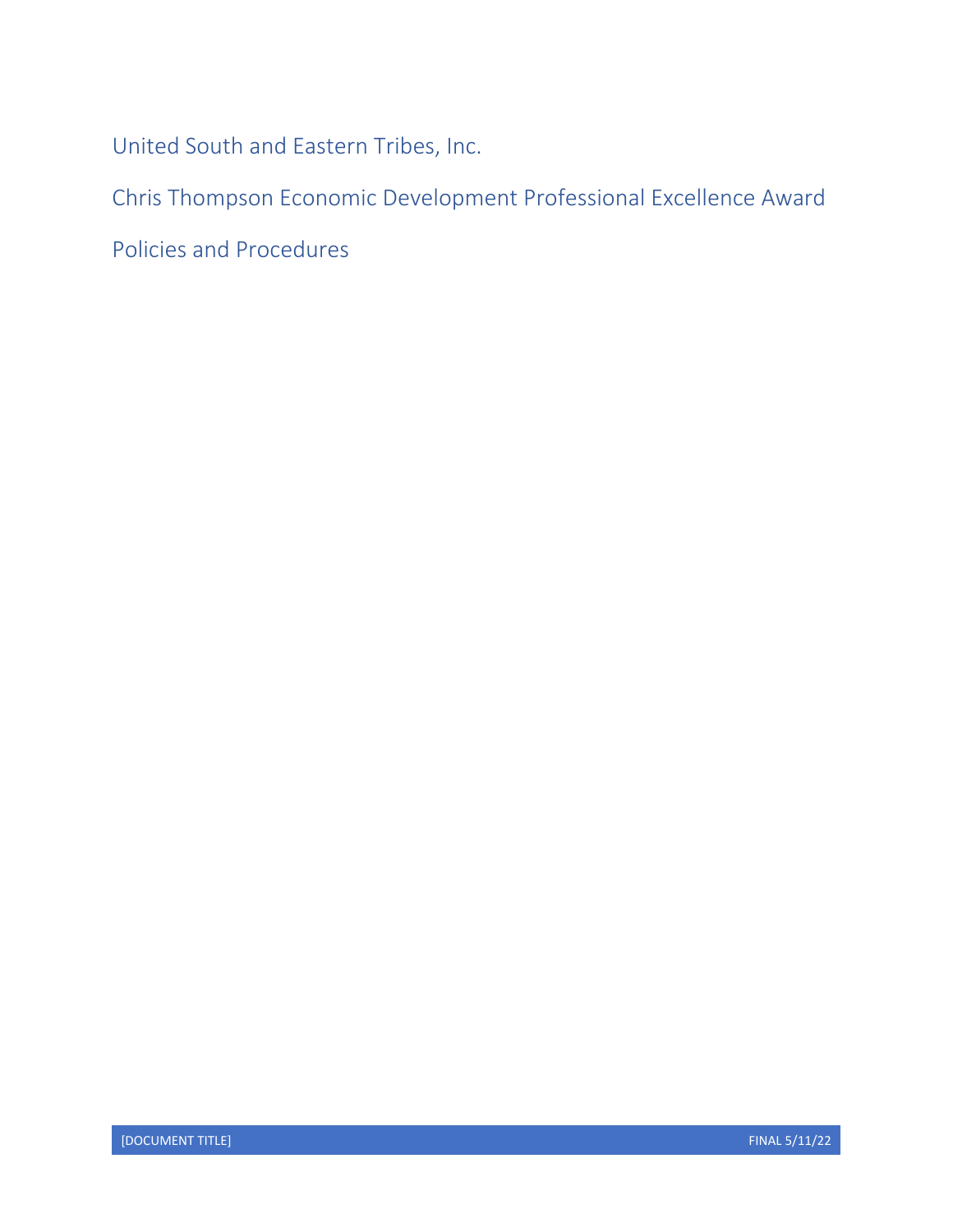## Article I. Statement of Purpose

The primary purpose of the United South and Eastern Tribes Chris Thompson Economic Development Professional Excellence Award is to recognize Tribal professionals and their innovation, dedication and contributions to economic development success in USET member Tribal Nation communities while promoting USET's mission and statement of unity.

## Article II. Funding

The Chris Thompson Economic Development Professional Excellence Award does not include a financial prize. Award costs are supported through USET's general fund.

## Article III. Eligibility

Eligible nominees must be employed or authorized representatives from Tribal Nations established as members of the United South and Eastern Tribes, Inc. Award decisions will be heavily influenced by the nominee's work related to Tribal economic development; however, a nominee will not be deemed ineligible if their employment title or some work duties are outside traditional economic development activities.

#### Article IV. Nominations

Nominations should be submitted by individuals/organizations representative in the USET region, including but not limited to Tribal leaders, managers/supervisors, or resource partners. Self-nominations are also permitted. Nominations made by more than one person/organization is also allowed. A completed nomination form includes the following items:

- ‐ Completed nomination form
- ‐ Two (2) Letters of Recommendation, one (1) of which that must be completed by a current Tribal leader
- ‐ Current resume/Proof of employment or service to a USET member Tribal Nation
- ‐ One (1) Color photograph of the nominee (300 dpi jpg file)

There is no limit to the number of times an individual can be nominated for an award however previous nominations and past award recipients may be taken into account of final award determination.

# Article V. Forms and Documentation

An application form can be obtained through the USET Office of Economic Development or www.usetinc.org.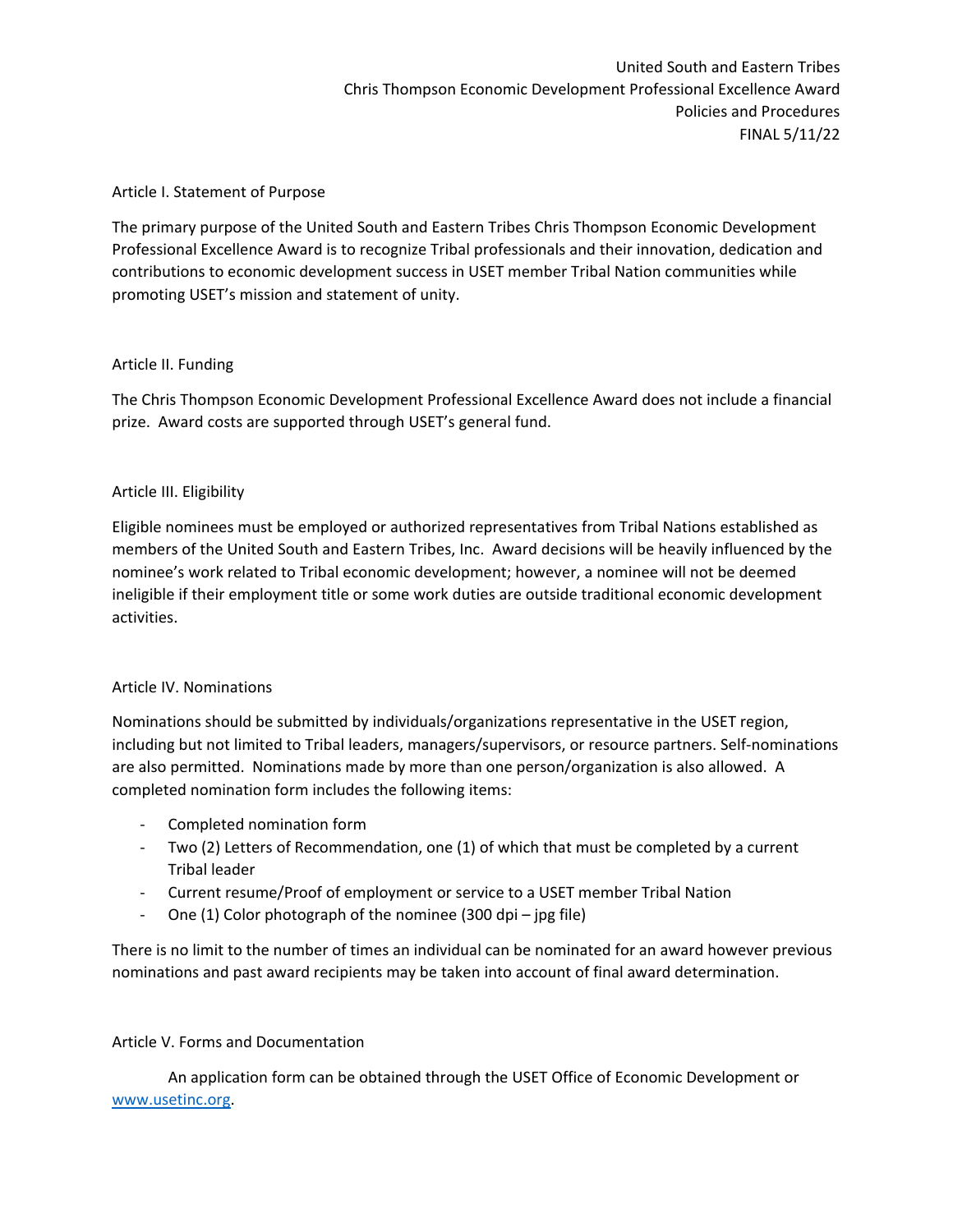United South and Eastern Tribes Chris Thompson Economic Development Professional Excellence Award Policies and Procedures FINAL 5/11/22

Mandatory information for a completed nomination packet to be received by the USET Office of Economic Development consists of:

(i) A Completed application form;

(ii) Two (2) Letters of Recommendations (at least one from a currently seated Tribal Nation official);

(iii) Current resume/Proof of employment or service to a USET member Tribal Nation

(iv) One (1) Color photograph of the nominee (300 dpi – jpg file)

Letters must be DATED and will not be considered if undated. Old letters will NOT be considered current and the application will be deemed incomplete. Letters written to other organizations CANNOT be used

Article VI. Award Nomination Packet Process/Deadline

The USET Office of Economic Development in Nashville, Tennessee will receive all award nomination packets submitted. Completed application packets should be emailed to United South and Eastern Tribes, Inc., Office of Economic Development at RNaragon@usetinc.org.

A new nomination packet must be completed for each individual for a calendar year. An application packet submitted from a previous year will not be considered.

All nomination packets must be submitted by the posted deadline announced in coordination with the timing of the USET Impact Week meeting and other USET communications (via email, social media posts, etc.)

USET staff assigned will assemble all information and package for delivery to the USET ED&E Committee Chairperson in coordination with the timing of the USET Semi‐Annual Meeting. USET staff will redact all personally identifiable information from award nomination packages to ensure as many ED&E committee members join in the selection process without conflicts of interest. In the event there is a conflict of interest, USET staff will notify the individual and ask to recuse themselves in the selection process.

# Article VII. Selection

Award nomination packets will be delivered to the USET ED&E Committee by the USET Office of Economic Development in coordination with the timing of the USET Semi Annual Meeting.

The USET ED&D Committee will review packets and select candidate/s according to the following criteria:

- 1) Satisfactory submitting a complete award nomination packet, and
- 2) Evaluation of exceptional economic development achievement/activities/contributions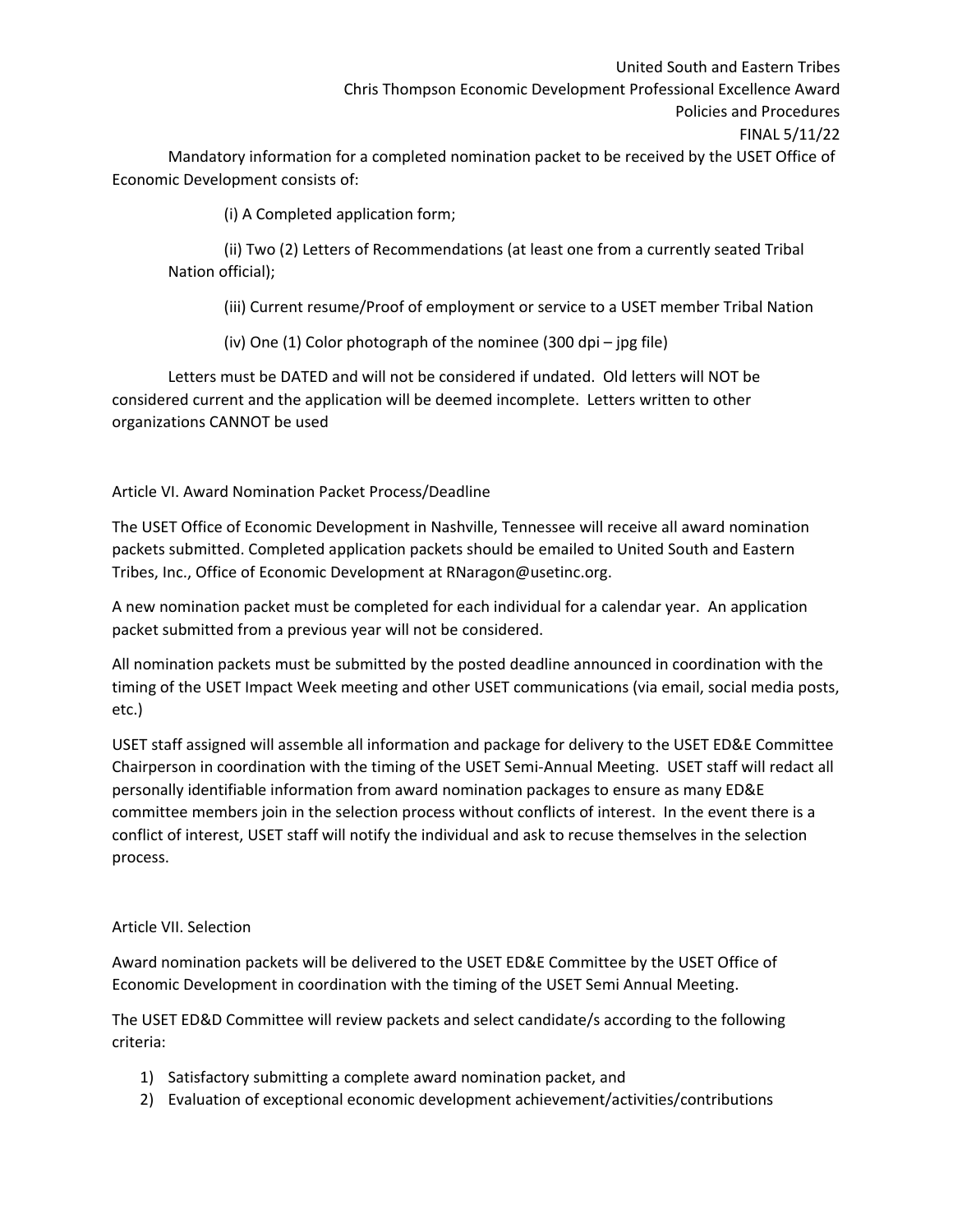- 3) Current resume/Proof of employment or service to a USET member Tribal Nation
- 4) Satisfactory submission of letters of recommendation

Any grievance regarding award/s will be reviewed by the USET Board of Directors. All award grievances received by the USET Board will be referred to the USET ED&D Committee for clarification.

## Article VIII. Award Decisions

The USET Economic Development and Entrepreneurship (ED&E) Committee shall select award recipients once a year in coordination with the timing of the USET Semi‐Annual Meeting.

Awards will be competitive in nature. Should there be multiple nominations the USET ED&E Committee will make awards based upon the items included in the award nomination packet.

In the event no nominations are received, the Chris Thompson Economic Development Professional Excellence Award recognition will be rolled to the new next award period. The responsibility of informing the award timeline is of the Office of Economic Development, with assistance from the ED&E Committee.

## Article IX. Announcement

Award announcements will be done by USET in coordination with the timing of the USET Annual Meeting.

Award recipient may have their submitted color photograph shared as part of the award announcement on social media. Submission of the nomination packet serves as release to use photo for media and other communication purposes.

Although there is not financial prize, award recipients will receive a personalized gift for display and inclusion in the listing Chris Thompson Economic Development Professional Excellence Award plaque hung in the USET Office in Nashville, TN.